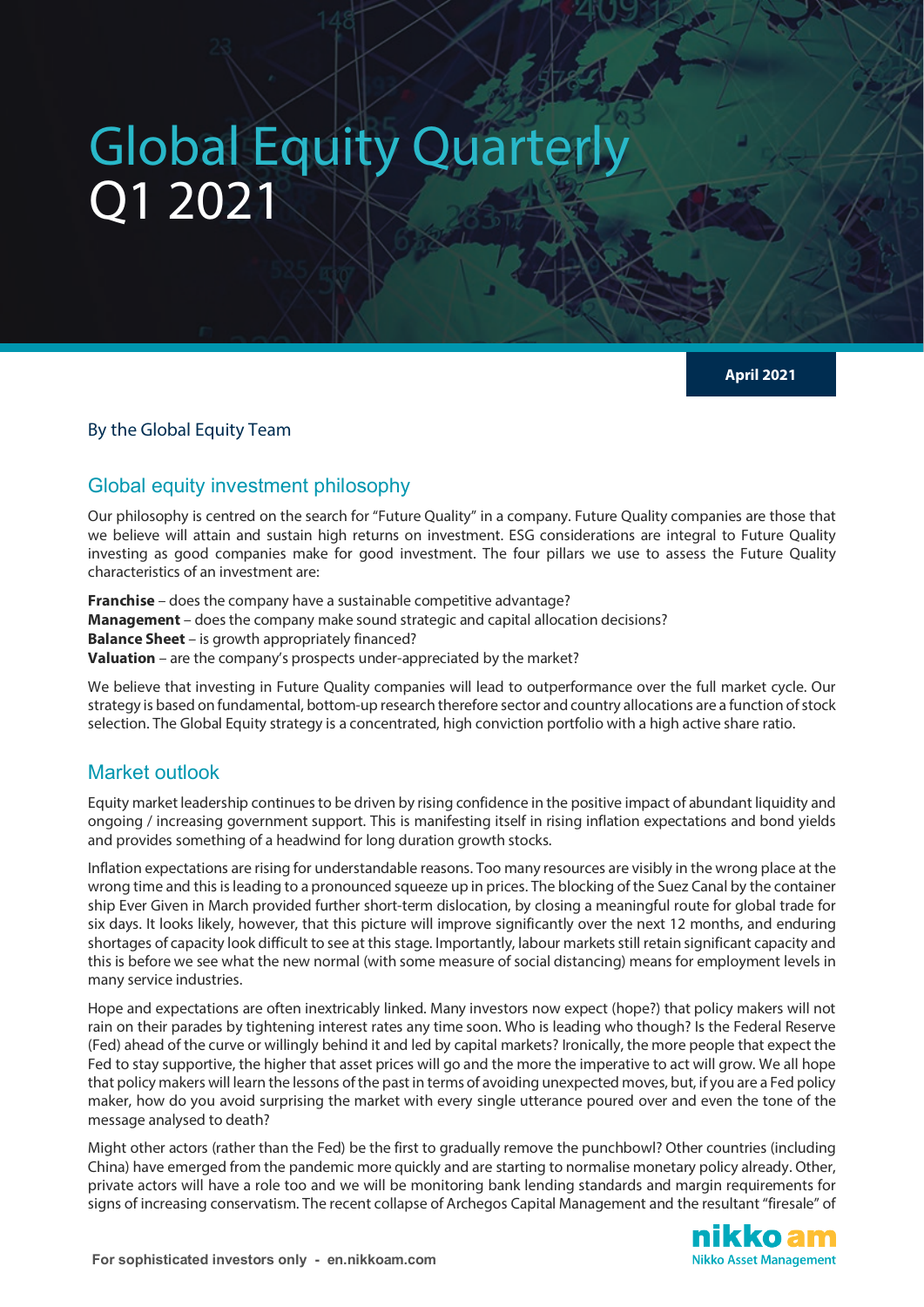USD 30 billion of assets served as a reminder that liquidity isn't always there when you need it, even if macroeconomic numbers suggest that it should be.

Coming back to inflation, one of the ways in which rising price expectations could pose a challenge for sustainable growth businesses is via their upward pressure on the discount rate used to arrive at today's value of future cashflow (with this rate heavily influenced by reference government bond yields). We have been wary of using a marketderived discount rate for some time and have increased the rate that we use, to build in a measure of conservatism. Time will tell if we have built in enough of a buffer but our discipline on valuation will remain and we will continue to reduce our exposure to companies where we believe that we are being asked to reflect unrealistically low rates, even if we continue to like the franchise, management team and balance sheet.

Interestingly, although cyclical stocks have continued to lead the market, some of their defensive peers have started to improve somewhat. This could be a quarter end-inspired development rather than anything more substantial but Consumer Staples outperformed Consumer Discretionary in March and Real Estate and Healthcare both beat Information Technology.

Part of the reason for Tech's underperformance is the unwinding of excessive positioning but another contributor is likely the flipside of the government largesse on the infrastructure spending that is propelling Basic Material and Industrial stocks higher. These bills will need to be paid for at some stage and increased taxation of the corporate sector seems to be a big part of this. No-one doubts the contribution of the US technology sector to the country's long-term future and no US government would want to jeopardise the innovation that it brings, but the sector is a low tax area and has benefitted from a number of tax breaks that will likely be less generous in the future. This will act as a drag on profit growth relative to other parts of the economy.

The portfolio continues to have a barbell of attractively valued growth and more cyclical businesses. We have tended to find greater valuation support in the cyclical parts of the market in recent months, but we will only own businesses where we believe in the sustainability of their returns over the longer-term, even if economic growth slows.

In conclusion, the current environment continues to pose a modest headwind to performance relative to benchmark indices with greater exposure to lower quality cyclical stocks. That said, our ability to find Future Quality companies across a wide variety of sectors, whilst underweighting growth at any price is allowing us to stay in touch. Over the longer-term, we are confident that this approach will generate strong risk-adjusted returns for our clients.

*Comparative returns are against the MSCI All Countries World (ex Australia) Index*

#### 153.7% 83.3% -10% 0% 10% 20% 30% 40% 50% 60% 70% 80% 90% 100% 110% 120% 130% 140% 150% 160% Sep-14 Mar-15 Sep-15 Mar-16 Sep-16 Mar-17 Sep-17 Mar-18 Sep-18 Mar-19 Sep-19 Mar-20 Sep-20 Mar-21 **Cumulative Returns October '14 to March '21** Nikko AM Global Equity **All Countries World Index**

## Global Equity Strategy Composite Performance to Q1 2021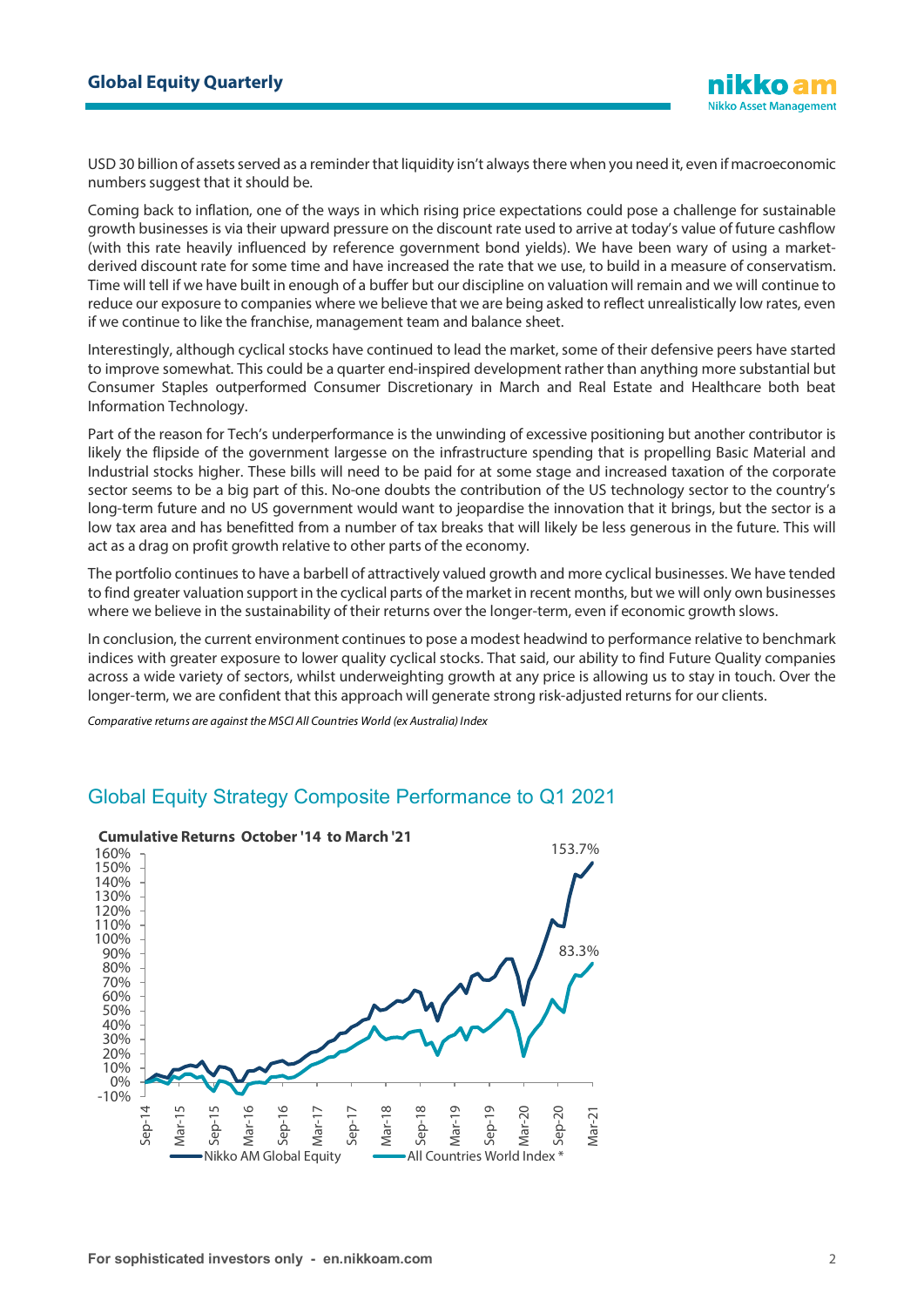| <b>Nikko AM Gross Annualised Returns (USD) %</b> |       | 1 year 2 years 3 years 5 years |       |       | <b>Since Inception</b> |
|--------------------------------------------------|-------|--------------------------------|-------|-------|------------------------|
| Global Equity Strategy Composite                 | 64.38 | 24.35                          | 18.82 | 18.62 | 15.40                  |
| All Countries World Index*                       | 54.60 | 17.13                          | 12.07 | 13.21 | 9.77                   |
| <b>Excess Return</b>                             | 9.78  | 7.22                           | 6.75  | 5.41  | 5.63                   |

\*The benchmark for this composite is MSCI All Countries World Index. The benchmark was the MSCI All Countries World Index ex AU since inception of the composite to 31 March 2016. Inception date for the composite is 01 October 2014. Returns are based on Nikko AM's (hereafter referred to as the "Firm") Global Equity Strategy Composite returns. Returns for periods in excess of 1 year are annualised. The Firm claims compliance with the Global Investment Performance Standards (GIPS ®) and has prepared and presented this report in compliance with the GIPS. Returns are US Dollar based and are calculated gross of advisory and management fees, custodial fees and withholding taxes, but are net of transaction costs and include reinvestment of dividends and interest. Copyright © MSCI Inc. The copyright and intellectual rights to the index displayed above are the sole property of the index provider. For more details, please refer to the performance disclosures found at the end of this document. Data as of 31 March 2021.

## Nikko AM Global Equity: Capability profile and available funds (as at 31 March 2021)

| Available strategies               | Global ACWI, Global EAFE, Global Developed, Global ex specific country, Sharia,<br><b>Dividend</b>     |                   |  |  |
|------------------------------------|--------------------------------------------------------------------------------------------------------|-------------------|--|--|
| Available vehicles                 | UCITS-SICAV, Country domiciled mutual funds, unit trusts, investment trusts and<br>segregated accounts |                   |  |  |
| <b>Key Features of Global ACWI</b> | <b>Current Positioning</b>                                                                             | <b>Guidelines</b> |  |  |
| Investment Objective               | +3% vs MSCI AC World                                                                                   |                   |  |  |
| No. of holdings                    | 40                                                                                                     | $40 - 50$         |  |  |
| Active share                       | 90.5%                                                                                                  | $90 - 95\%$       |  |  |
| Cash                               | 1.4%                                                                                                   | $0 - 3%$          |  |  |

Past performance is not indicative of future performance. This is provided as supplementary information to the performance reports prepared and presented in compliance with the Global Investment Performance Standards (GIPS®). Nikko AM Representative Global Equity account. Source: Nikko AM, FactSet.

## Nikko AM Global Equity Team

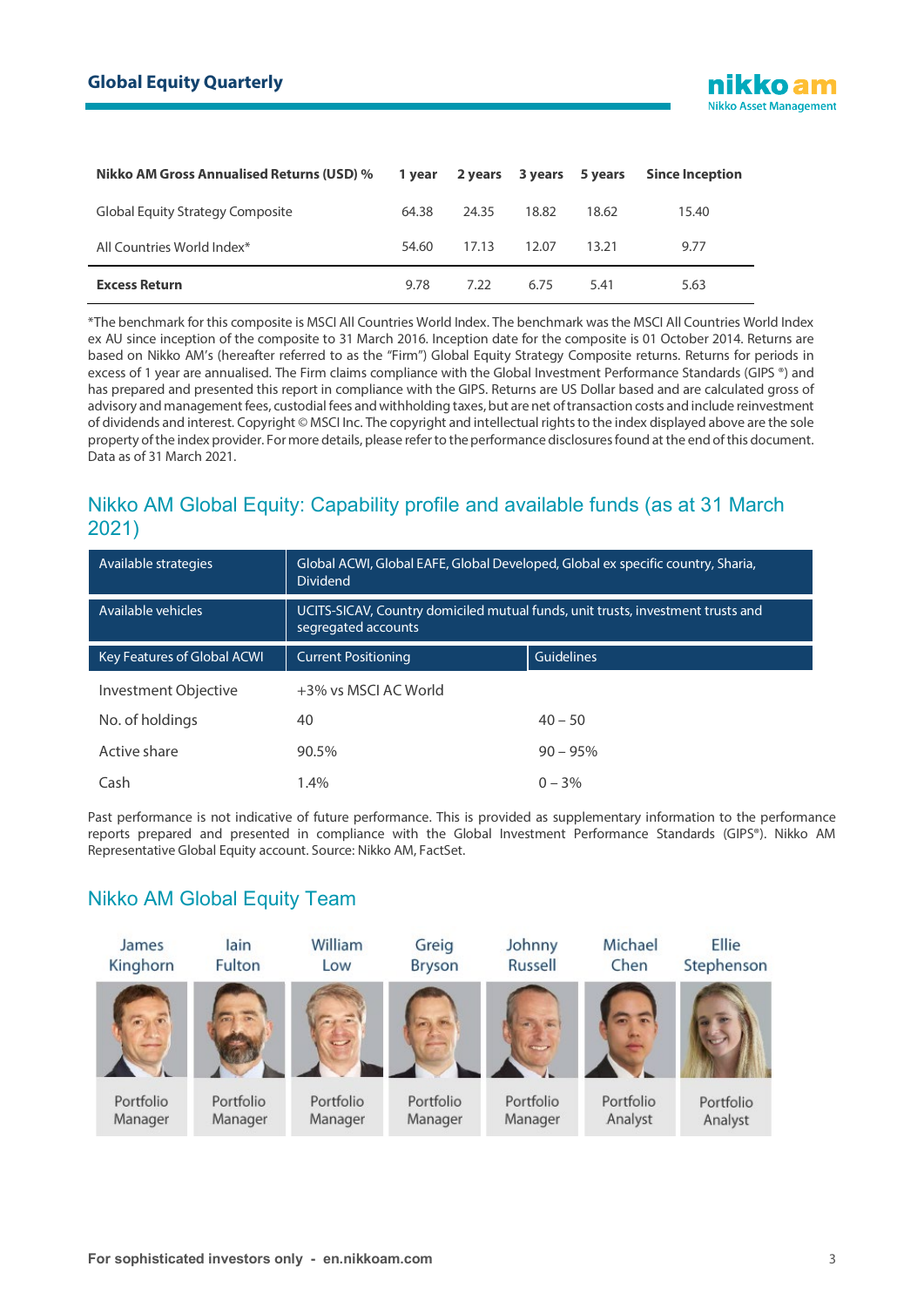This Edinburgh based team provides solutions for clients seeking global exposure. Their unique approach, a combination of Experience, Future Quality and Execution, means they are continually "joining the dots" across geographies, sectors and companies, to find the opportunities that others simply don't see.

#### **Experience**

Our five portfolio managers have an average of 24 years' industry experience and have worked together as a Global Equity team for eight years. Two portfolio analysts, Michael Chen and Ellie Stephenson joined in 2019 and are the first in a new generation of talent on the path to becoming portfolio managers. The team's deliberate flat structure fosters individual accountability and collective responsibility. It is designed to take advantage of the diversity of backgrounds and areas of specialisation to ensure the team can find the investment opportunities others don't.

#### **Future Quality**

The team's philosophy is based on the belief that investing in a portfolio of Future Quality companies will lead to outperformance over the long term. They define Future Quality as a business that can attain and sustain high return on investment. We believe that ESG considerations and Future Quality investments are not independent of each other and as such the team evaluate the materiality of ESG factors when assessing the Future Quality potential of each stock.

#### **Execution**

Effective execution is essential to fully harness Future Quality ideas in portfolios. We combine a differentiated process with a highly collaborative culture to achieve our goal: high conviction portfolios delivering the best outcome for clients. It is this combination of extensive experience, Future Quality style and effective execution that offers a compelling and differentiated outcome for our clients.

### About Nikko Asset Management

With USD 282.3 billion\* under management, Nikko Asset Management is one of Asia's largest asset managers, providing high-conviction, active fund management across a range of Equity, Fixed Income and Multi-Asset strategies. In addition, our complementary range of passive strategies covers more than 20 indices and includes some of Asia's largest exchange-traded funds (ETFs).

\*Consolidated assets under management and sub-advisory of Nikko Asset Management and its subsidiaries as of 31 March 2021.

### Risks

**Emerging markets risk** - the risk arising from political and institutional factors which make investments in emerging markets less liquid and subject to potential difficulties in dealing, settlement, accounting and custody.

**Currency risk** - this exists when the strategy invests in assets denominated in a different currency. A devaluation of the asset's currency relative to the currency of the Sub-Fund will lead to a reduction in the value of the strategy.

**Operational risk** - due to issues such as natural disasters, technical problems and fraud.

**Liquidity risk** - investments that could have a lower level of liquidity due to (extreme) market conditions or issuerspecific factors and or large redemptions of shareholders. Liquidity risk is the risk that a position in the portfolio cannot be sold, liquidated or closed at limited cost in an adequately short time frame as required to meet liabilities of the Strategy.

**Nikko Asset Management**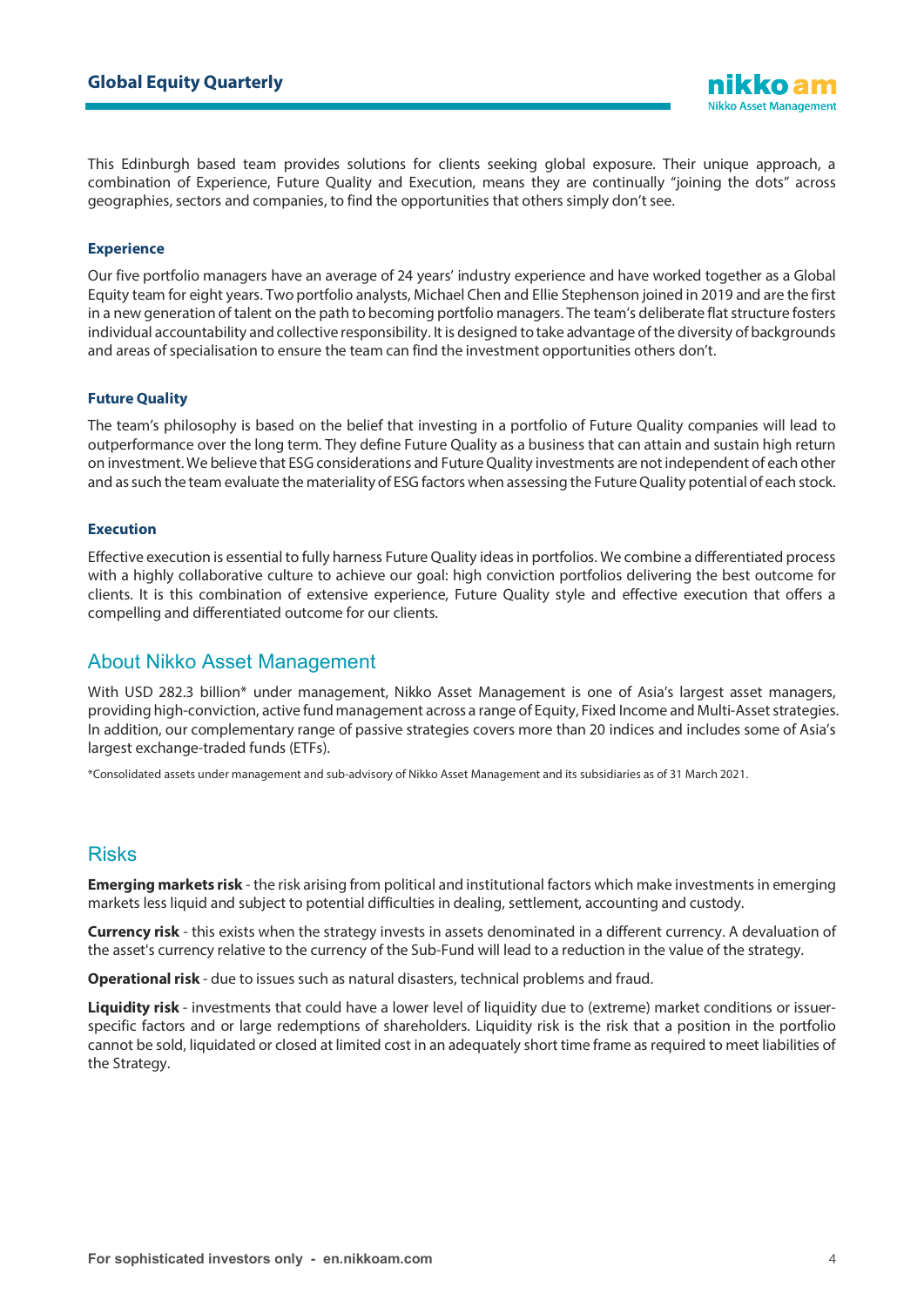

**Important Information:** This document is prepared by Nikko Asset Management Co., Ltd. and/or its affiliates (**Nikko AM**) and is for distribution only under such circumstances as may be permitted by applicable laws. This document does not constitute personal investment advice or a personal recommendation and it does not consider in any way the objectives, financial situation or needs of any recipients. All recipients are recommended to consult with their independent tax, financial and legal advisers prior to any investment.

This document is for information purposes only and is not intended to be an offer, or a solicitation of an offer, to buy or sell any investments or participate in any trading strategy. Moreover, the information in this document will not affect Nikko AM's investment strategy in any way. The information and opinions in this document have been derived from or reached from sources believed in good faith to be reliable but have not been independently verified. Nikko AM makes no guarantee, representation or warranty, express or implied, and accepts no responsibility or liability for the accuracy or completeness of this document. No reliance should be placed on any assumptions, forecasts, projections, estimates or prospects contained within this document. This document should not be regarded by recipients as a substitute for the exercise of their own judgment. Opinions stated in this document may change without notice.

In any investment, past performance is neither an indication nor guarantee of future performance and a loss of capital may occur. Estimates of future performance are based on assumptions that may not be realised. Investors should be able to withstand the loss of any principal investment. The mention of individual securities, sectors, regions or countries within this document does not imply a recommendation to buy or sell. Nikko AM accepts no liability whatsoever for any loss or damage of any kind arising out of the use of all or any part of this document, provided that nothing herein excludes or restricts any liability of Nikko AM under applicable regulatory rules or requirements.

All information contained in this document is solely for the attention and use of the intended recipients. Any use beyond that intended by Nikko AM is strictly prohibited.

**Japan**: The information contained in this document pertaining specifically to the investment products is not directed at persons in Japan nor is it intended for distribution to persons in Japan. Registration Number: Director of the Kanto Local Finance Bureau (Financial Instruments firms) No. 368 Member Associations: The Investment Trusts Association, Japan/Japan Investment Advisers Association.

**United Kingdom and rest of Europe**: This document is communicated by Nikko Asset Management Europe Ltd, which is authorised and regulated in the United Kingdom by the Financial Conduct Authority (the FCA) (FRN 122084). This document constitutes a financial promotion for the purposes of the Financial Services and Markets Act 2000 (as amended) (FSMA) and the rules of the FCA in the United Kingdom, and is directed at professional clients as defined in the FCA Handbook of Rules and Guidance.

**United States**: This document may not be duplicated, quoted, discussed or otherwise shared without prior consent. Any offering or distribution of a Fund in the United States may only be conducted via a licensed and registered broker-dealer or a duly qualified entity. Nikko Asset Management Americas, Inc. is a United States Registered Investment Adviser.

**Singapore**: This document is for information to institutional investors as defined in the Securities and Futures Act (Chapter 289), and intermediaries only. Nikko Asset Management Asia Limited (Co. Reg. No. 198202562H) is regulated by the Monetary Authority of Singapore.

**Hong Kong**: This document is for information to professional investors as defined in the Securities and Futures Ordinance, and intermediaries only. The contents of this document have not been reviewed by the Securities and Futures Commission or any regulatory authority in Hong Kong. Nikko Asset Management Hong Kong Limited is a licensed corporation in Hong Kong.

**New Zealand**: This document is issued in New Zealand by Nikko Asset Management New Zealand Limited (Company No. 606057, FSP22562). It is for the use of wholesale clients, researchers, licensed financial advisers and their authorised representatives only.

**Kingdom of Bahrain**: The document has not been approved by the Central Bank of Bahrain which takes no responsibility for its contents. No offer to the public to purchase the Strategy will be made in the Kingdom of Bahrain and this document is intended to be read by the addressee only and must not be passed to, issued to, or shown to the public generally.

**Kuwait**: This document is not for general circulation to the public in Kuwait. The Strategy has not been licensed for offering in Kuwait by the Kuwaiti Capital Markets Authority or any other relevant Kuwaiti government agency. The offering of the Strategy in Kuwait on the basis a private placement or public offering is, therefore, restricted in accordance with Decree Law No. 7 of 2010 and the bylaws thereto (as amended). No private or public offering of the Strategy is being made in Kuwait, and no agreement relating to the sale of the Strategy will be concluded in Kuwait. No marketing or solicitation or inducement activities are being used to offer or market the Strategy in Kuwait.

**Kingdom of Saudi Arabia**: This document is communicated by Nikko Asset Management Europe Ltd (Nikko AME), which is authorised and regulated by the Financial Services and Markets Act 2000 (as amended) (FSMA) and the rules of the Financial Conduct Authority (the FCA) in the United Kingdom (the FCA Rules). This document should not be reproduced, redistributed, or sent directly or indirectly to any other party or published in full or in part for any purpose whatsoever without a prior written permission from Nikko AME.